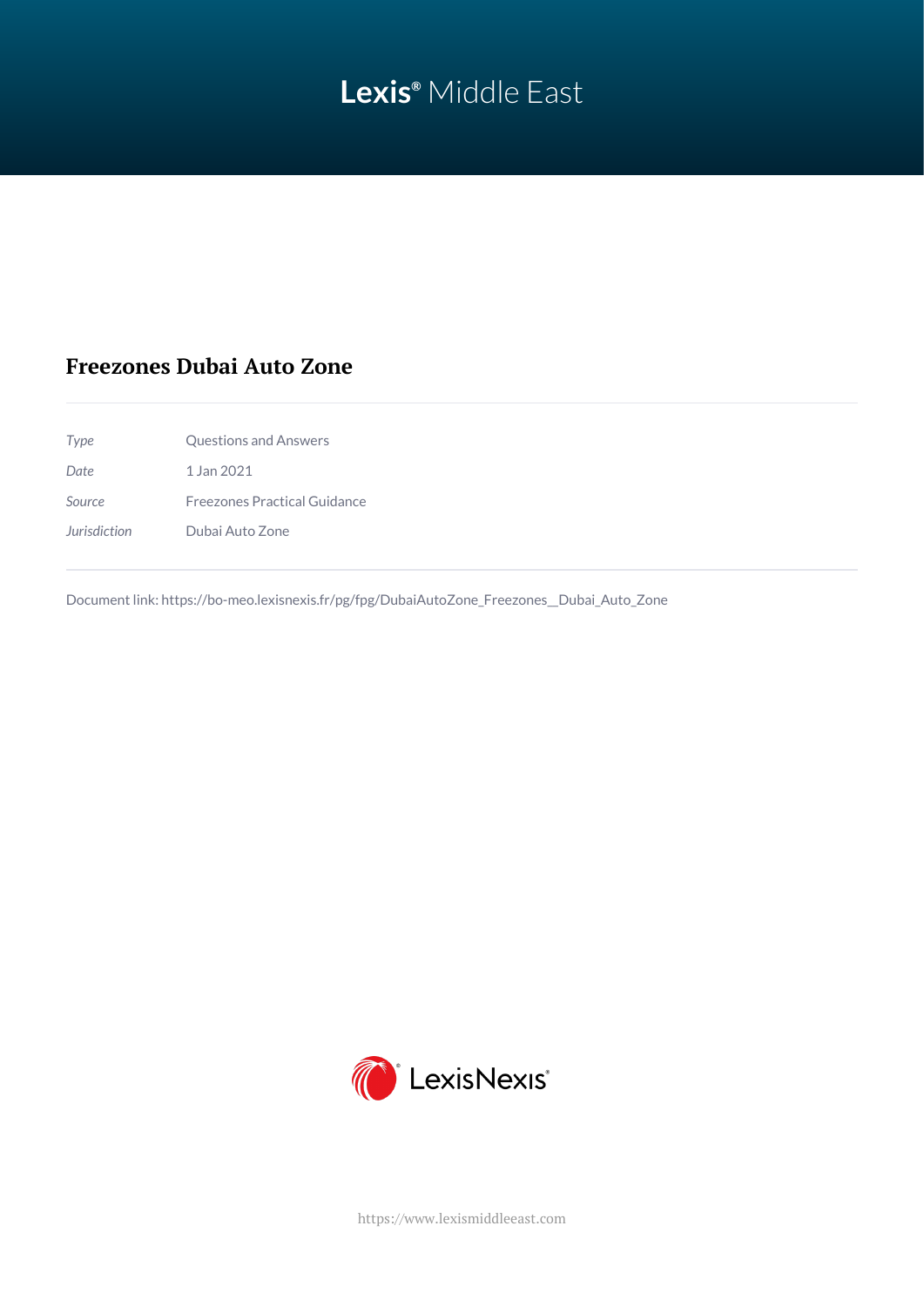# **Table of contents**

| 4. What key areas of local legislation must a business operating in this free zone still comply with? What are the most               |  |
|---------------------------------------------------------------------------------------------------------------------------------------|--|
|                                                                                                                                       |  |
|                                                                                                                                       |  |
|                                                                                                                                       |  |
|                                                                                                                                       |  |
|                                                                                                                                       |  |
|                                                                                                                                       |  |
|                                                                                                                                       |  |
|                                                                                                                                       |  |
|                                                                                                                                       |  |
|                                                                                                                                       |  |
| 15. Are there any specific rules governing when the moveable property is removed from the free zone area or transferred into          |  |
|                                                                                                                                       |  |
| 17. Is there any specific ongoing regulation or monitoring firms operating as particular types of companies by this free zone         |  |
|                                                                                                                                       |  |
|                                                                                                                                       |  |
|                                                                                                                                       |  |
|                                                                                                                                       |  |
| 22. What entry qualifications and permits are required for staff working in this free zone, and how are employees registered          |  |
|                                                                                                                                       |  |
|                                                                                                                                       |  |
|                                                                                                                                       |  |
| 26. What are the main features of a property lease in this free zone and what are the key restrictions when leasing a property?.<br>6 |  |
|                                                                                                                                       |  |
| 28. What environmental requirements must construction companies building in this free zone consider, e.g. form of building,           |  |
|                                                                                                                                       |  |
|                                                                                                                                       |  |
|                                                                                                                                       |  |
| 32. Is it possible for hotels and retail establishments to operate in this free zone- how do they establish themselves?  6            |  |
|                                                                                                                                       |  |
|                                                                                                                                       |  |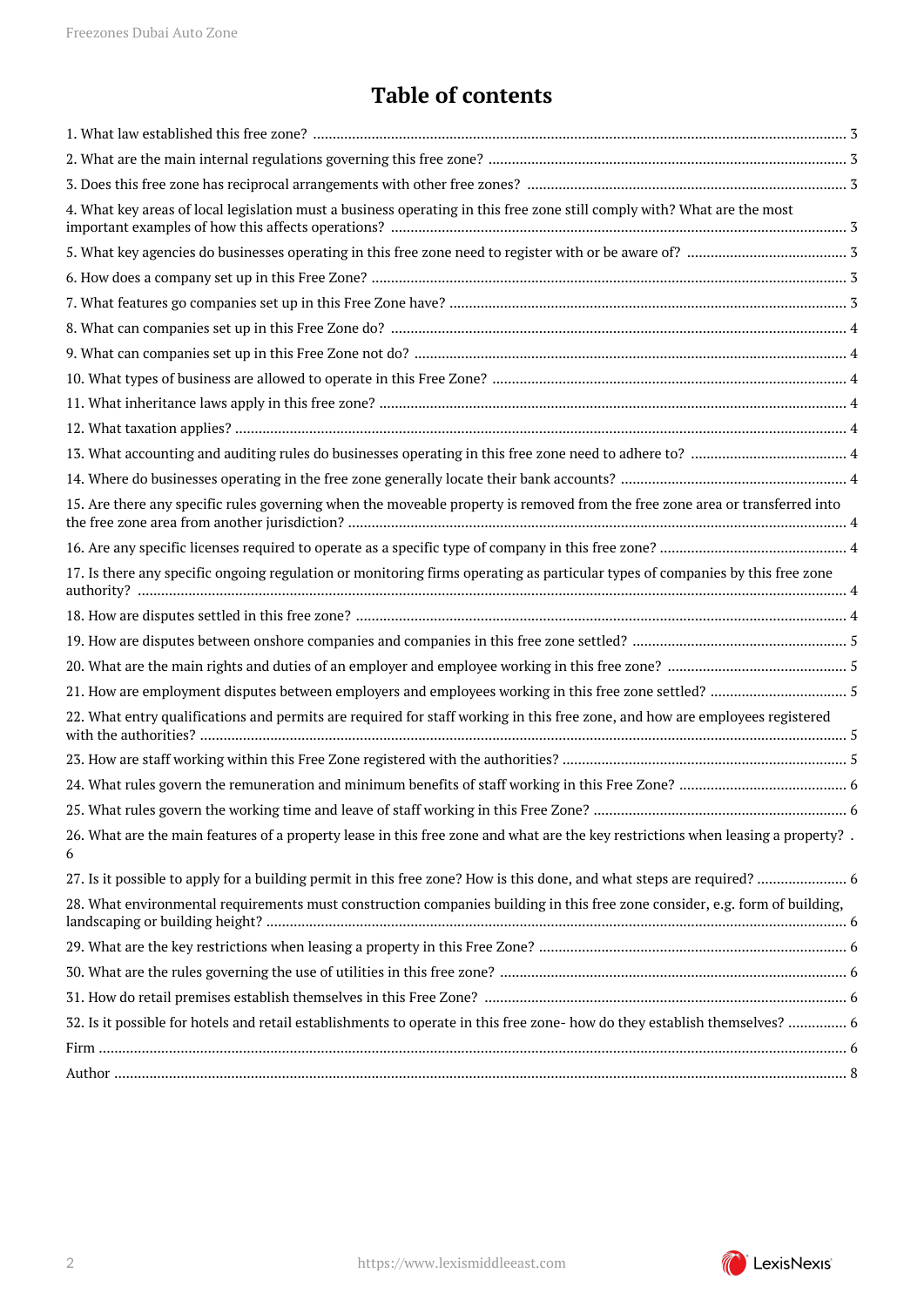#### <span id="page-2-0"></span>**1. What law established this free zone?**

Dubai Auto Zone is located near Ras Al Khor industrial area in Dubai, off Sheikh Mohammed Bin Zayed Road (E311). It was established in 2000, under the Jebel Ali Free Zone Authority (JAFZA) and is managed by JAFZA.

#### <span id="page-2-1"></span>**2. What are the main internal regulations governing this free zone?**

The internal regulations of the free zone are governed by the regulations of JAFZA, namely:

• Jafza Rules 7th Edition (2017).

Jafza Companies Implementing Regulations 2016.

The above list is not exhaustive and may include any other regulation as issued by JAFZA.

#### <span id="page-2-2"></span>**3. Does this free zone has reciprocal arrangements with other free zones?**

Yes, Jebel Ali Free Zone has reciprocal arrangements with other Free Zones in the country.

#### <span id="page-2-3"></span>**4. What key areas of local legislation must a business operating in this free zone still comply with? What are the most important examples of how this affects operations?**

The key areas of local legislation that businesses operating in this free zone must comply with are:

Federal Law No. 3/1987 (The Penal Code).

Dubai Law No. 15/2016 (concerning regulations issued by the authorities of free zones and special development zones in Dubai).

#### <span id="page-2-4"></span>**5. What key agencies do businesses operating in this free zone need to register with or be aware of?**

Businesses operating in this free zone must register with the Jebel Ali Free Zones Authority (JAFZA). Businesses must also be aware of the Dubai Customs, in the event they conduct any business relating to imports or exports.

#### <span id="page-2-5"></span>**6. How does a company set up in this Free Zone?**

In order to set up a company in Dubai Auto Zone, the following procedures must be followed:

Registration of a trade name must be done and proof of the same must be submitted to JAFZA. An application for initial approval must then be submitted.

Once the initial application is submitted, the following documents must also be submitted:

- Memorandum of Association (MOA).
- Articles of Association (AOA).
- Passport Copies of individual shareholders.
- Passport Copies and CVs of Managers.
- Once the above documents have been sumbitted, a Certificate of Incorporation will be issued by JAFZA once the documents have been reviewed. JAFZA will then issue a letter which needs to be submitted to the bank, in order to open a corporate bank account.
- Once the minimum share capital, as requested by the authorities, has been deposited into the account, the bank will issue a letter of confirmation.
- The letter of confirmation must be submitted to JAFZA, who in turn will review it and on signing the lease and personnel sponsorship agreement, finally issue the license for the business.

#### <span id="page-2-6"></span>**7. What features go companies set up in this Free Zone have?**

Companies which are incorporated in the Dubai Auto Zone are offered incentives such as:

- 100% repatriation of capital and profits
	- 100% foreign ownership.
	- Economical Freight Charges.

No restriction on the maximum number of import of automobiles.

Availability of a skilled workforce.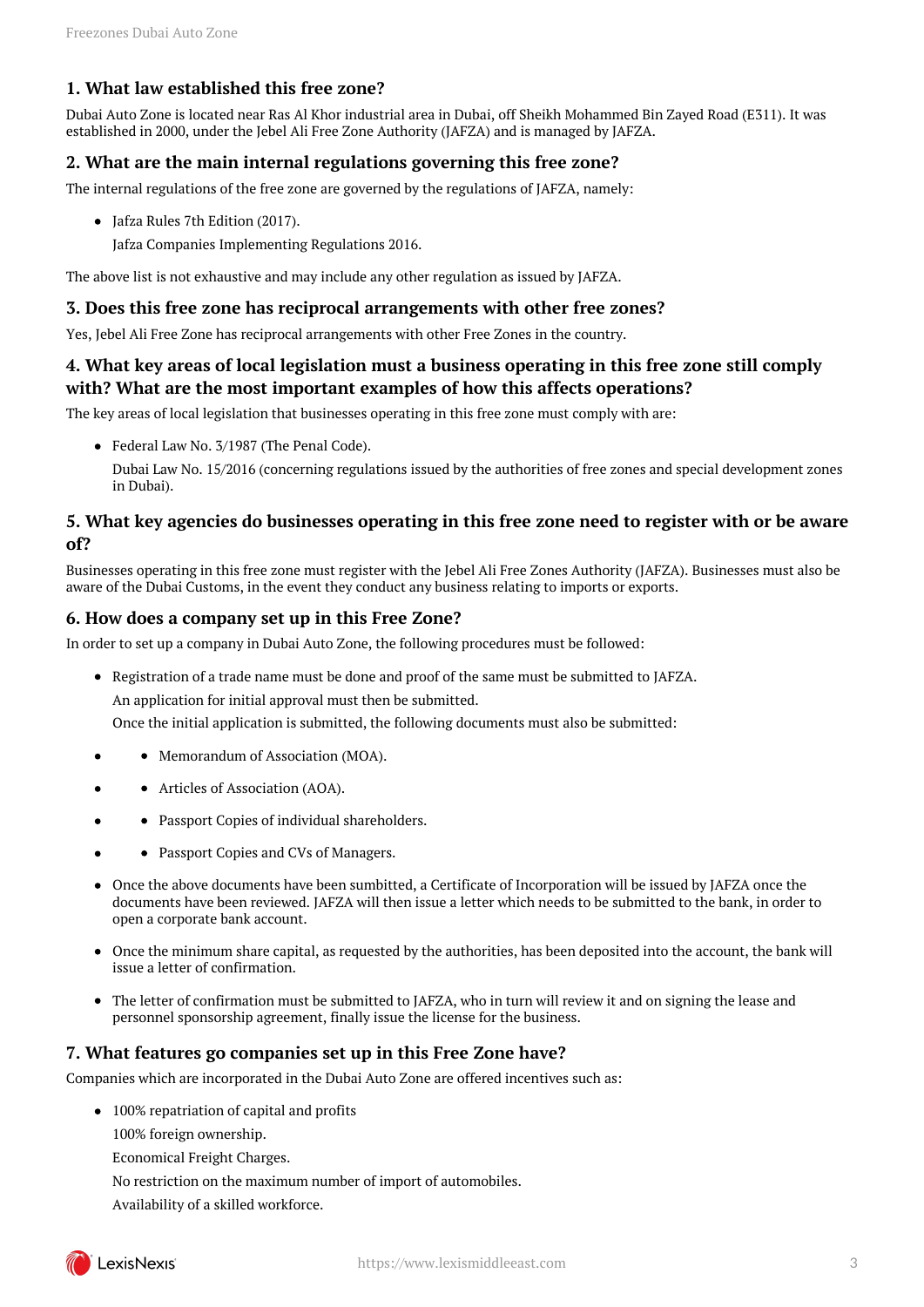No corporate tax/personal income tax for 50 years.

Hassle-free clearance from Police, Customs and Bank.

No import/export duties.

#### <span id="page-3-0"></span>**8. What can companies set up in this Free Zone do?**

Companies which are set up in the Dubai Auto Zone can only conduct activities related to the Automotive Industry and involve trading, insurance and maintenance.

#### <span id="page-3-1"></span>**9. What can companies set up in this Free Zone not do?**

Companies which are set up in this free zone cannot do any activity which is contradicts or is beyond the scope of the license which they are issued. If they are found to do so, they may be fined or closure of operations or termination of license in line with the rules of the JAFZA.

#### <span id="page-3-2"></span>**10. What types of business are allowed to operate in this Free Zone?**

Companies which are set up in the Dubai Auto Zone can only conduct activities related to the Automotive Industry and involve trading, insurance and maintenance.

#### <span id="page-3-3"></span>**11. What inheritance laws apply in this free zone?**

The inheritance laws which are applicable in this free zone are those of Islamic Sharia.

#### <span id="page-3-4"></span>**12. What taxation applies?**

Businesses in the Dubai Auto Zone follow the same taxation regulation as JAFZA. According to the regulations of JAFZA, businesses who have a license issued by JAFZA are exempt from taxation.

#### <span id="page-3-5"></span>**13. What accounting and auditing rules do businesses operating in this free zone need to adhere to?**

Businesses operating in Dubai Auto Zone must adhere to the accounting and auditing rules of JAFZA, which stipulate auditing can only be done by a JAFZA approved auditor.

#### <span id="page-3-6"></span>**14. Where do businesses operating in the free zone generally locate their bank accounts?**

Businesses which operate in Dubai Auto Zone have to open a corporate bank account before they are issued a license. Businesses open a local bank account, established in the regulations of the UAE.

#### <span id="page-3-7"></span>**15. Are there any specific rules governing when the moveable property is removed from the free zone area or transferred into the free zone area from another jurisdiction?**

Businesses who operate in the free zone must strictly confine their business to the free zone unless they have undertaken prior permission from the relevant authorities to conduct business outside the free zone area. For conducting any business outside the free zone area, the assistance of a local agent/distributor will be required.

#### <span id="page-3-8"></span>**16. Are any specific licenses required to operate as a specific type of company in this free zone?**

A business which operates in the Dubai Auto Zone is issued a Free Zone Company license. The company can either be a Free Zone Establishment (FZE), a limited liability company having one shareholder or a Free Zone Company (FZCO), a limited liability company having a minimum of two and a maximum of five shareholders. A branch of a company which is situated in the UAE can also obtain a license to operate in the free zone. They are normally issued either a Trade License or an Industrial License.

Businesses are not allowed to operate beyond the scope of thire license.

#### <span id="page-3-9"></span>**17. Is there any specific ongoing regulation or monitoring firms operating as particular types of companies by this free zone authority?**

The operations of the free zone are monitored, supervised and regulated by the Jebel Ali Free Zone Authority (JAFZA).

#### <span id="page-3-10"></span>**18. How are disputes settled in this free zone?**

In general, dispute resolution mechanisms are specified in contracts. In the absence of this, the courts in Dubai assist in resolving disputes. The main courts are:

- a) The Court of First Instance.
	- b) The Court of Appeal.
	- c) The Court of Cassation.

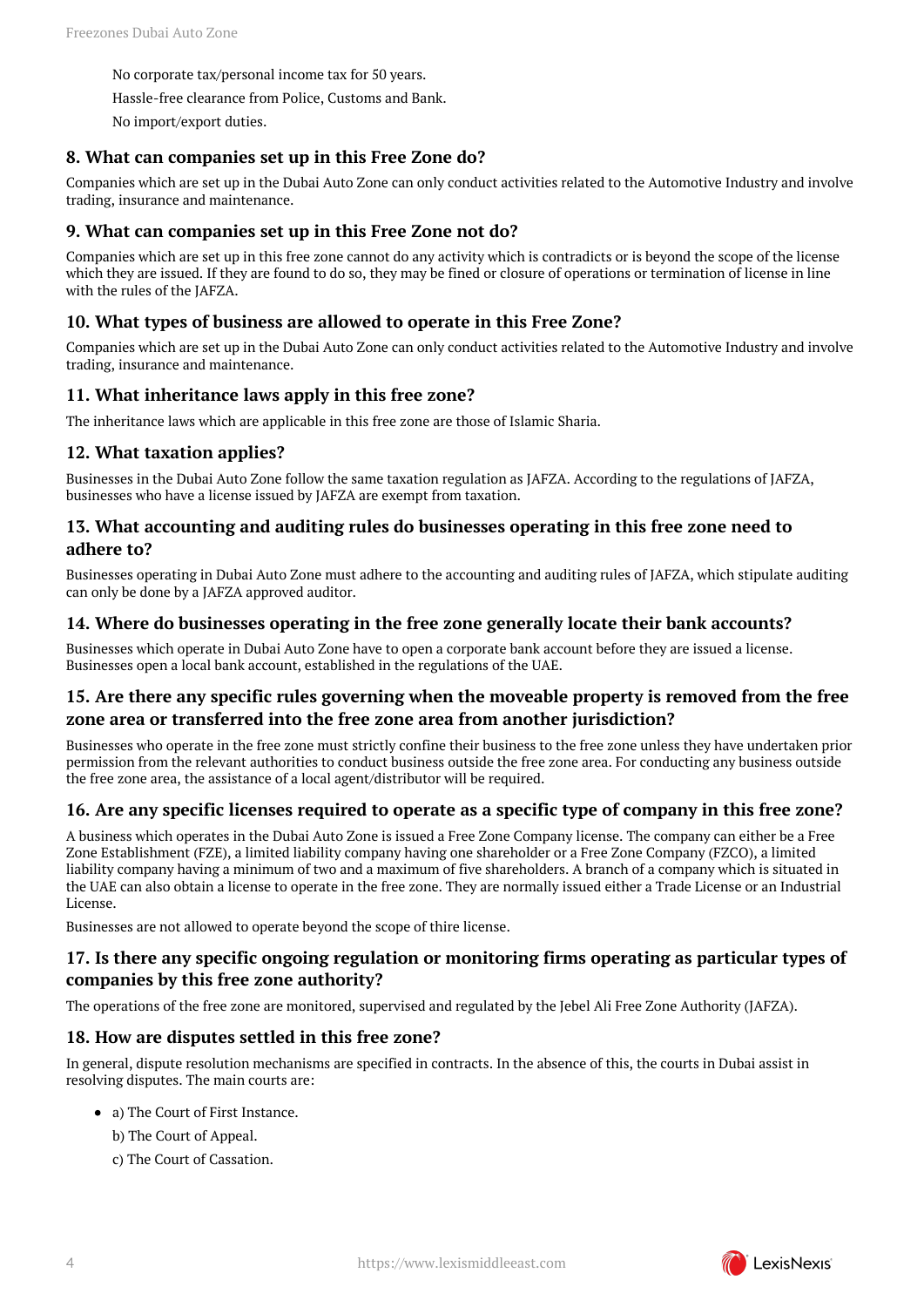If there are any disputes between an employer and an employee at the first instance, an attempt to resolve it will be made by JAFZA, under the labour division. If it is not possible to arrive at a resolution under JAFZA, the matter will be transferred to the Dubai Courts, if either party requests for it to be.

Apart from this, a separate judicial system which follows the principles of Common Law exists, under the Dubai International Financial Centre, known as the DIFC Courts. Depending on the choice of the parties involved, either judicial bodies can be approached to settle disputes. Parties can also attempt to resolve disputes using arbitration under the Dubai International Arbitration Centre or the DIFC-LCIA Arbitration Centre.

#### <span id="page-4-0"></span>**19. How are disputes between onshore companies and companies in this free zone settled?**

In general, dispute resolution mechanisms are specified in contracts. In the absence of this, the courts in Dubai assist in resolving disputes. The main courts are:

- a) The Court of First Instance.
	- b) The Court of Appeal.
	- c) The Court of Cassation.

If there are any disputes between an employer and an employee at the first instance, an attempt to resolve it will be made by JAFZA, under the labour division. If it is not possible to arrive at a resolution under JAFZA, the matter will be transferred to the Dubai Courts, if either party requests for it to be.

Apart from this, a separate judicial system which follows the principles of Common Law exists, under the Dubai International Financial Centre, known as the DIFC Courts. Depending on the choice of the parties involved, either judicial bodies can be approached to settle disputes. Parties can also attempt to resolve disputes using arbitration under the Dubai International Arbitration Centre or the DIFC-LCIA Arbitration Centre.

#### <span id="page-4-1"></span>**20. What are the main rights and duties of an employer and employee working in this free zone?**

The main rights and duties of an employer and employee are issued by the Jebel Ali Free Zone Authority (JAFZA) under the Jebel Ali Free Zone Rules 2017 (7th Edition). Some of them are:

Every employee has the right to keep their passports with themselves and it is the duty of the employer to ensure that the employee's passport has been returned once the residence permit has been attached.

An employer must be registered with WPS and must transfer the employee's salary through WPS between the 1st and 15th of every month. An employer is also mandated to keep signed copies of the certificates of payment.

#### <span id="page-4-2"></span>**21. How are employment disputes between employers and employees working in this free zone settled?**

In general, dispute resolution mechanisms are specified in contracts. In the absence of this, the courts in Dubai assist in resolving disputes. The main courts are:

- a) The Court of First Instance.
	- b) The Court of Appeal.
	- c) The Court of Cassation.

If there are any disputes between an employer and an employee at the first instance, an attempt to resolve it will be made by JAFZA, under the labour division. If it is not possible to arrive at a resolution under JAFZA, the matter will be transferred to the Dubai Courts, if either party requests for it to be.

Apart from this, a separate judicial system which follows the principles of Common Law exists, under the Dubai International Financial Centre, known as the DIFC Courts. Depending on the choice of the parties involved, either judicial bodies can be approached to settle disputes. Parties can also attempt to resolve disputes using arbitration under the Dubai International Arbitration Centre or the DIFC-LCIA Arbitration Centre.

#### <span id="page-4-3"></span>**22. What entry qualifications and permits are required for staff working in this free zone, and how are employees registered with the authorities?**

All employees working in Dubai Auto Zone must be sponsored by JAFZA. Employers must enter into a Public Secondment Agreement with JAFZA, which prescribes the conditions for sponsorship for employment. In addition, all employees must sign an employment agreement with their employers.

Employers have to provide a guarantee or a form of security to JAFZA, with respect to each sponsored employee.

#### <span id="page-4-4"></span>**23. How are staff working within this Free Zone registered with the authorities?**

All employees working in Dubai Auto Zone must be sponsored by JAFZA. Employers must enter into a Public Secondment Agreement with JAFZA, which prescribes the conditions for sponsorship for employment. In addition, all employees must sign an employment agreement with their employers.

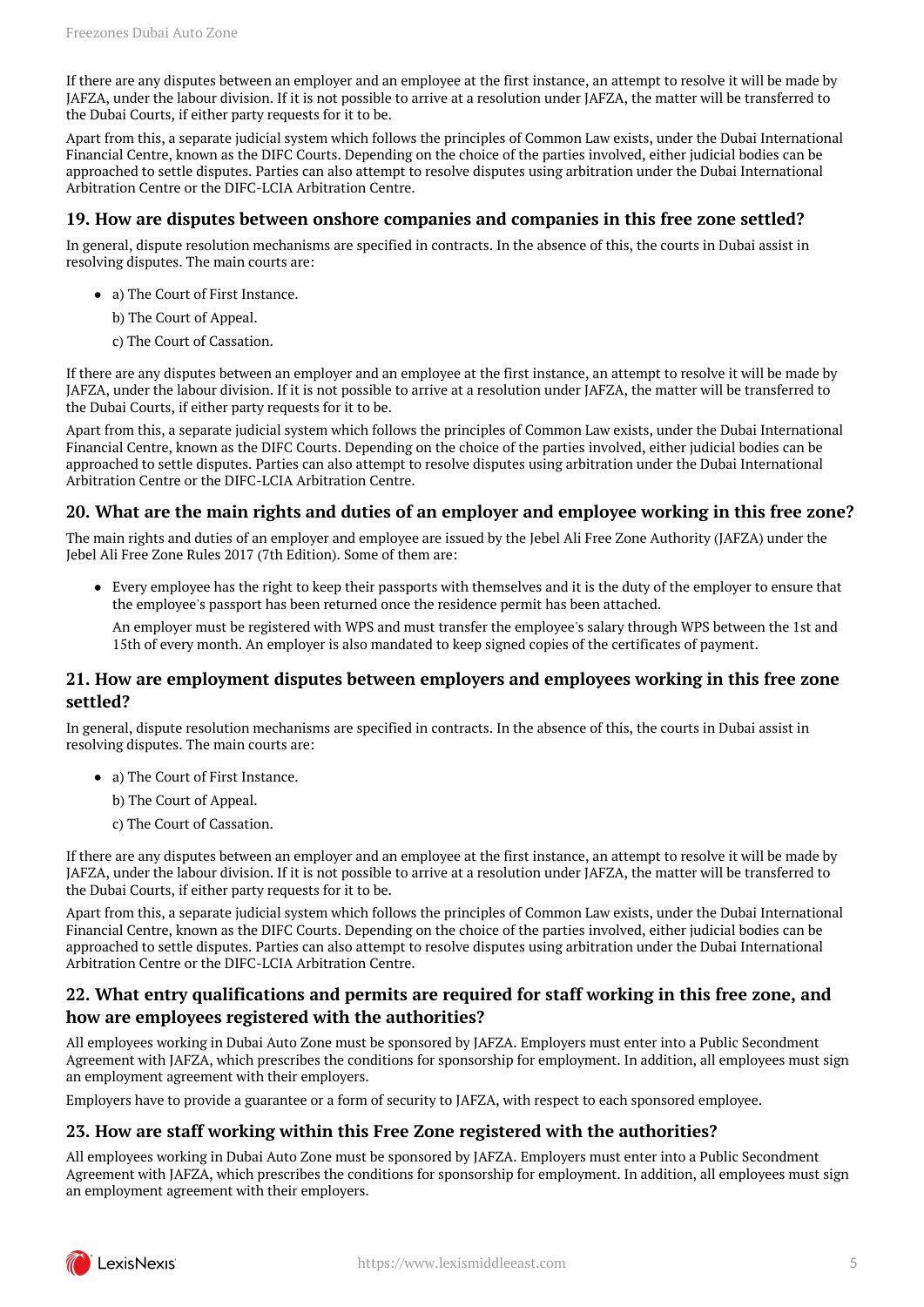Employers have to provide a guarantee or a form of security to JAFZA, with respect to each sponsored employee.

#### <span id="page-5-0"></span>**24. What rules govern the remuneration and minimum benefits of staff working in this Free Zone?**

The Jebel Ali Free Zone Rules 2017 (7th Edition) govern the remuneration and minimum benefits of staff working in the Dubai Auto Zone.

#### <span id="page-5-1"></span>**25. What rules govern the working time and leave of staff working in this Free Zone?**

The Jebel Ali Free Zone Rules 2017 (7th Edition) govern the working time and leave of staff of working in the Dubai Auto Zone.

#### <span id="page-5-2"></span>**26. What are the main features of a property lease in this free zone and what are the key restrictions when leasing a property?**

The main features with regards to the lease of property in this free zone are:

• Rent must be paid in accordance with the terms and conditions of the lease agreement.

For any property that is leased from JAFZA, the employer must ensure that the property is operational within the stipulated time (60 days for office space, 90 days for Light Industrial Units, and 22 months to complete the building and construction of plot).

Sub-lease is permitted subject to the discretion of the free zone authority.

#### <span id="page-5-3"></span>**27. Is it possible to apply for a building permit in this free zone? How is this done, and what steps are required?**

Yes, it is possible to apply for a building permit in this free zone. Building permits are issued for Prepared Plots. Any construction has to be approved by both JAFZA and Trakhees. The employer must ensure all regulations, requirements, standards and guidelines of JAFZA and any other relevant authorities are adhered to. It will be the duty of the employer to obtain necessary approvals and permits, including but not limited to building permits, fitness inspections, fitness certificates and completion certificates.

#### <span id="page-5-4"></span>**28. What environmental requirements must construction companies building in this free zone consider, e.g. form of building, landscaping or building height?**

Businesses must adhere to the guidelines issued by the Environment, Health and Safety Department and must be in line with the following regulations:

- Environmental Control rules and requirements.
	- Environmental guidelines.

The Jebel Ali Free Zone Rules 2017 (7th Edition).

The above list is not exhaustive and may include other regulations the free zone authority considers fit.

#### <span id="page-5-5"></span>**29. What are the key restrictions when leasing a property in this Free Zone?**

When it comes to leasing a property in the Dubai Auto Zone, the following rules apply:

For sub-leasing, the premise which are to be sub-leased must be an operational and complete building.

The sub-lessee must either be a subsidiary of the Sub-Lessor or an associated enterprise of the Sub-Lessor.

The sub-lessee must possess a license for conduction of its activities, in line with the rules and regulations of the free zone authority.

The sub-lease agreement which is entered into between the sub-lessor and the sub-lessee must not be in contradiction with the lease agreement entered into between the lessee and JAFZA.

#### <span id="page-5-6"></span>**30. What are the rules governing the use of utilities in this free zone?**

The Jebel Ali Free Zone Rules 2017 (7th Edition) govern the remuneration and minimum benefits of staff working in the Dubai Auto Zone.

#### <span id="page-5-7"></span>**31. How do retail premises establish themselves in this Free Zone?**

Retail establishments are not allowed to operate in the Dubai Auto Zone.

#### <span id="page-5-8"></span>**32. Is it possible for hotels and retail establishments to operate in this free zone- how do they establish themselves?**

<span id="page-5-9"></span>No, it is not possible for hotels or retail establishments to operate in Dubai Auto Zone.

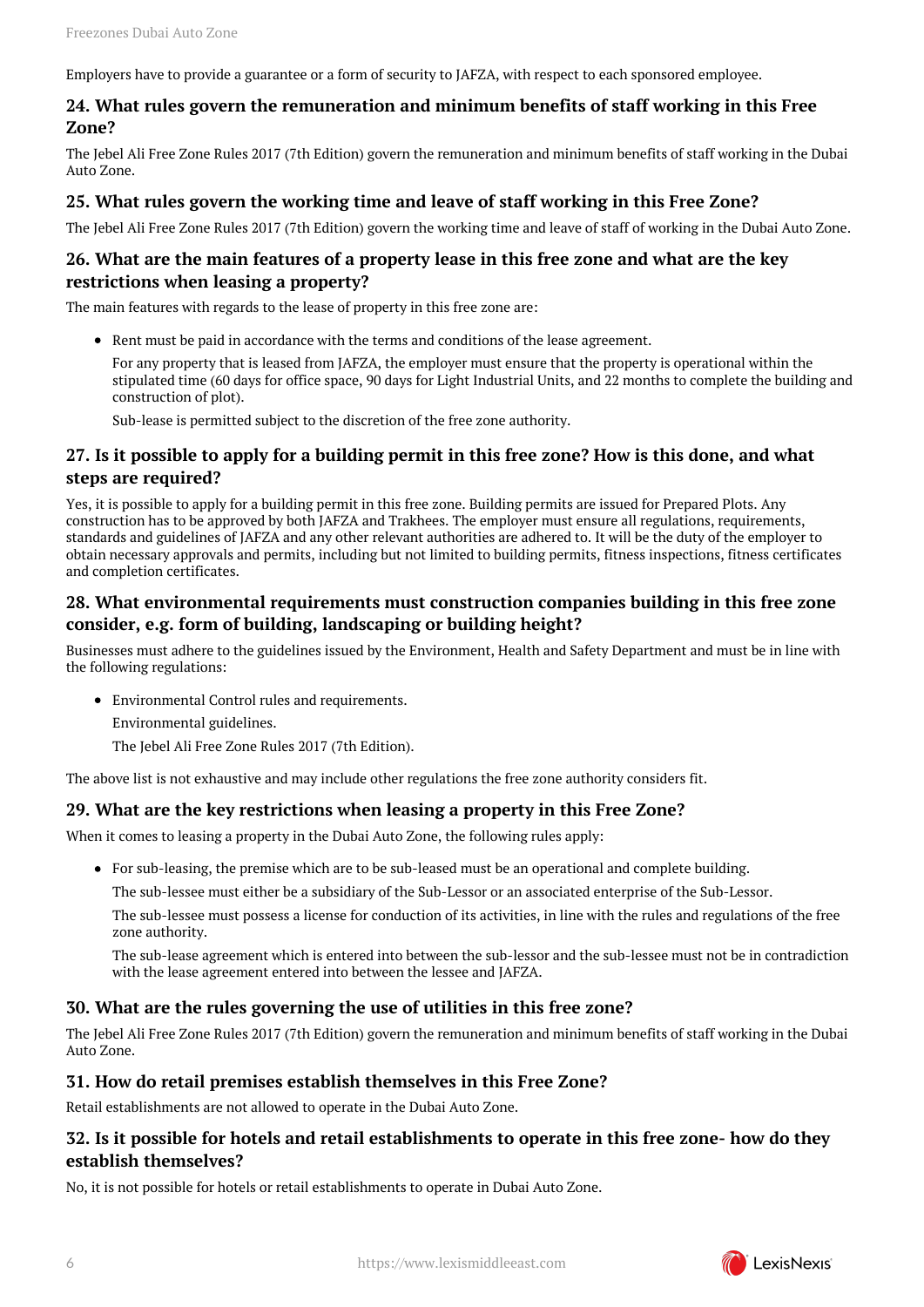Freezones Dubai Auto Zone

## **Firm**



**STA Law Firm**